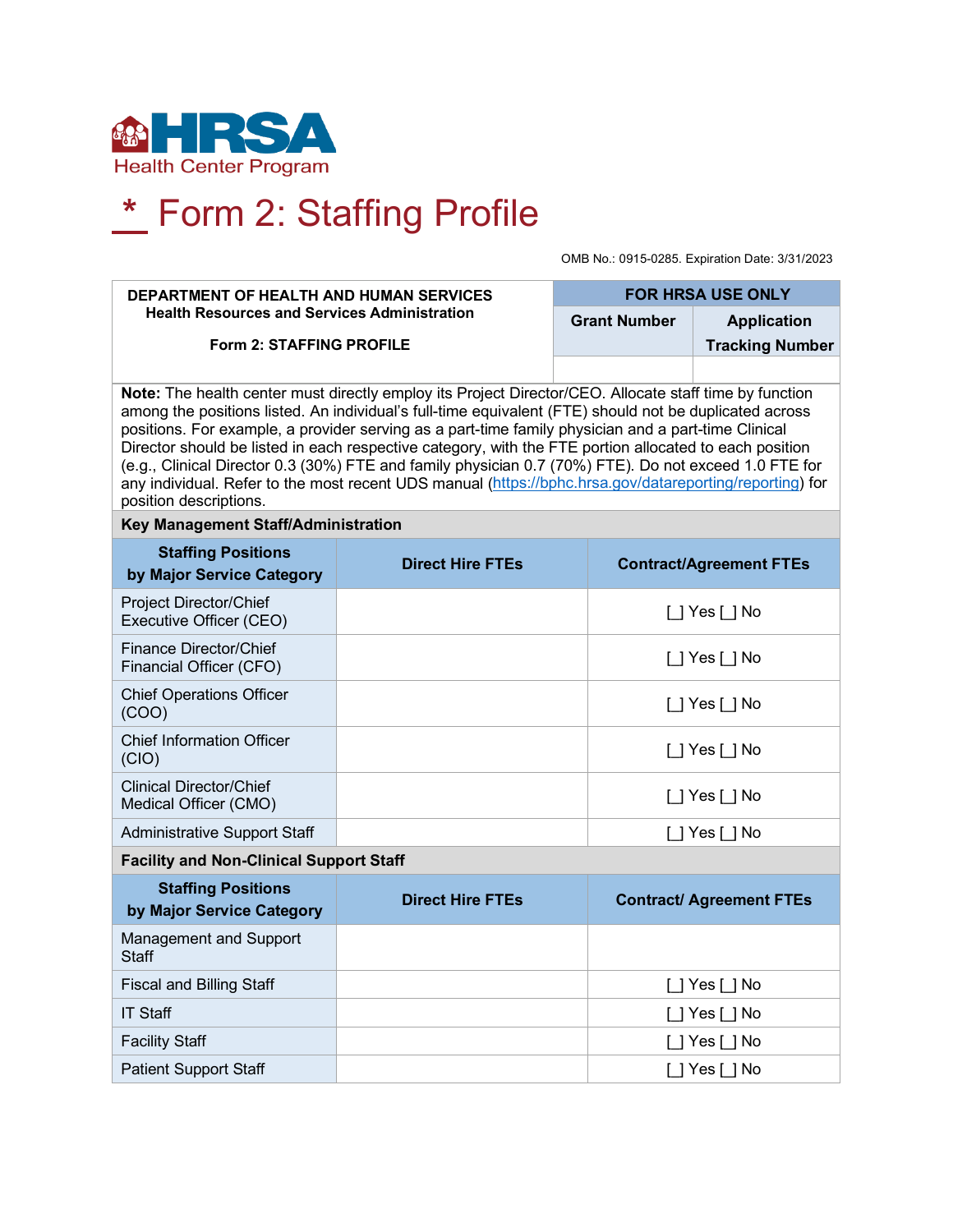| <b>Physicians</b>                                                           |                         |                                 |  |  |  |
|-----------------------------------------------------------------------------|-------------------------|---------------------------------|--|--|--|
| <b>Staffing Positions</b><br>by Major Service Category                      | <b>Direct Hire FTEs</b> | <b>Contract/ Agreement FTEs</b> |  |  |  |
| <b>Family Physicians</b>                                                    |                         | $\lceil$   Yes $\lceil$   No    |  |  |  |
| <b>General Practitioners</b>                                                |                         | $\Box$ Yes $\Box$ No            |  |  |  |
| <b>Internists</b>                                                           |                         | $\Box$ Yes $\Box$ No            |  |  |  |
| Obstetrician/Gynecologists                                                  |                         | $\lceil$   Yes $\lceil$   No    |  |  |  |
| Pediatricians                                                               |                         | $\lceil$   Yes $\lceil$   No    |  |  |  |
| <b>Other Specialty Physicians</b>                                           |                         | $\Box$ Yes $\Box$ No            |  |  |  |
| Nurse Practitioners, Physician Assistants, and Certified Nurse Midwives     |                         |                                 |  |  |  |
| <b>Staffing Positions</b><br>by Major Service Category                      | <b>Direct Hire FTEs</b> | <b>Contract/ Agreement FTEs</b> |  |  |  |
| <b>Nurse Practitioners</b>                                                  |                         | $\Box$ Yes $\Box$ No            |  |  |  |
| <b>Physician Assistants</b>                                                 |                         | $\Box$ Yes $\Box$ No            |  |  |  |
| <b>Certified Nurse Midwives</b>                                             |                         | $\Box$ Yes $\Box$ No            |  |  |  |
| <b>Medical</b>                                                              |                         |                                 |  |  |  |
| <b>Staffing Positions</b><br>by Major Service Category                      | <b>Direct Hire FTEs</b> | <b>Contract/ Agreement FTEs</b> |  |  |  |
| <b>Nurses</b>                                                               |                         | $\Box$ Yes $\Box$ No            |  |  |  |
| <b>Other Medical Personnel</b><br>(e.g. Medical Assistants,<br>Nurse Aides) |                         | $\Box$ Yes $\Box$ No            |  |  |  |
| <b>Laboratory Personnel</b>                                                 |                         | $\Box$ Yes $\Box$ No            |  |  |  |
| X-Ray Personnel                                                             |                         | $\Box$ Yes $\Box$ No            |  |  |  |
| <b>Dental</b>                                                               |                         |                                 |  |  |  |
| <b>Staffing Positions</b><br>by Major Service Category                      | <b>Direct Hire FTEs</b> | <b>Contract/ Agreement FTEs</b> |  |  |  |
| <b>Dentists</b>                                                             |                         | $\Box$ Yes $\Box$ No            |  |  |  |
| Dental Hygienists                                                           |                         | $\Box$ Yes $\Box$ No            |  |  |  |
| <b>Dental Therapists</b>                                                    |                         | $\Box$ Yes $\Box$ No            |  |  |  |
| <b>Other Dental Personnel</b>                                               |                         | $\Box$ Yes $\Box$ No            |  |  |  |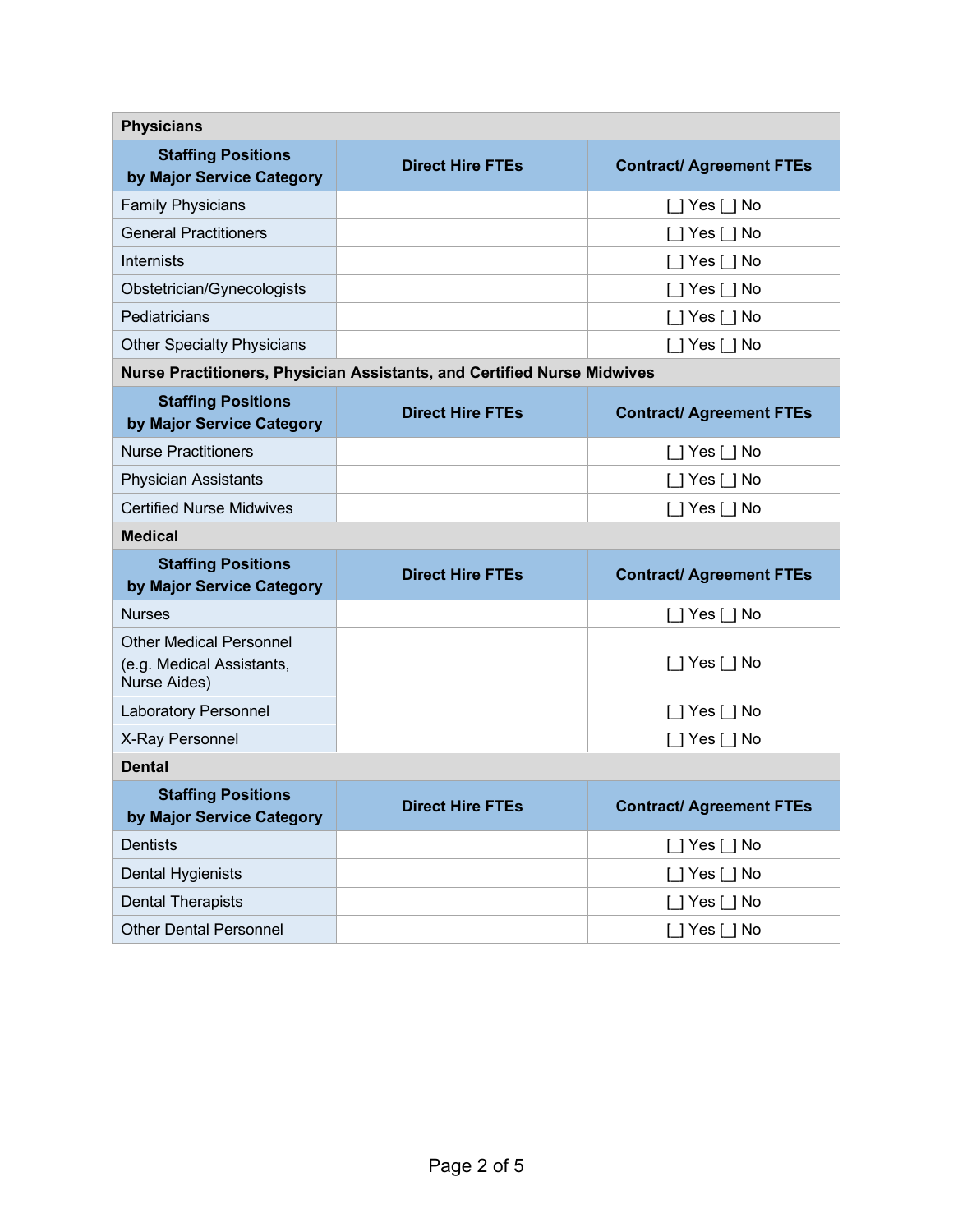| Behavioral Health (Mental Health and Substance Use Disorder Services)                             |                         |                                 |  |  |
|---------------------------------------------------------------------------------------------------|-------------------------|---------------------------------|--|--|
| <b>Staffing Positions</b><br>by Major Service Category                                            | <b>Direct Hire FTEs</b> | <b>Contract/ Agreement FTEs</b> |  |  |
| Psychiatrists                                                                                     |                         | $\Box$ Yes $\Box$ No            |  |  |
| <b>Licensed Clinical</b><br>Psychologists                                                         |                         | [ ] Yes [ ] No                  |  |  |
| <b>Licensed Clinical Social</b><br><b>Workers</b>                                                 |                         | $\Box$ Yes $\Box$ No            |  |  |
| Other Licensed Mental Health<br><b>Providers</b>                                                  |                         | $\Box$ Yes $\Box$ No            |  |  |
| Other Mental Health Staff                                                                         |                         | $\Box$ Yes $\Box$ No            |  |  |
| Substance Use Disorder<br>Providers                                                               |                         | [ ] Yes [ ] No                  |  |  |
| <b>Professional Services</b>                                                                      |                         |                                 |  |  |
| <b>Staffing Positions</b><br>by Major Service Category                                            | <b>Direct Hire FTEs</b> | <b>Contract/ Agreement FTEs</b> |  |  |
| <b>Other Professional Health</b><br><b>Services</b><br>Please Specify: (maximum 40<br>characters) |                         | $\Box$ Yes $\Box$ No            |  |  |
| <b>Vision Services</b>                                                                            |                         |                                 |  |  |
| <b>Staffing Positions</b><br>by Major Service Category                                            | <b>Direct Hire FTEs</b> | <b>Contract/ Agreement FTEs</b> |  |  |
| Ophthalmologists                                                                                  |                         | $\Box$ Yes $\Box$ No            |  |  |
| Optometrists                                                                                      |                         | $\Box$ Yes $\Box$ No            |  |  |
| <b>Other Vision Care Staff</b><br>Please Specify: (maximum 40<br>characters)                      |                         | [ ] Yes [ ] No                  |  |  |
| <b>Pharmacy Personnel</b>                                                                         |                         |                                 |  |  |
| <b>Staffing Positions</b><br>by Major Service Category                                            | <b>Direct Hire FTEs</b> | <b>Contract/ Agreement FTEs</b> |  |  |
| <b>Pharmacy Personnel</b>                                                                         |                         | $\Box$ Yes $\Box$ No            |  |  |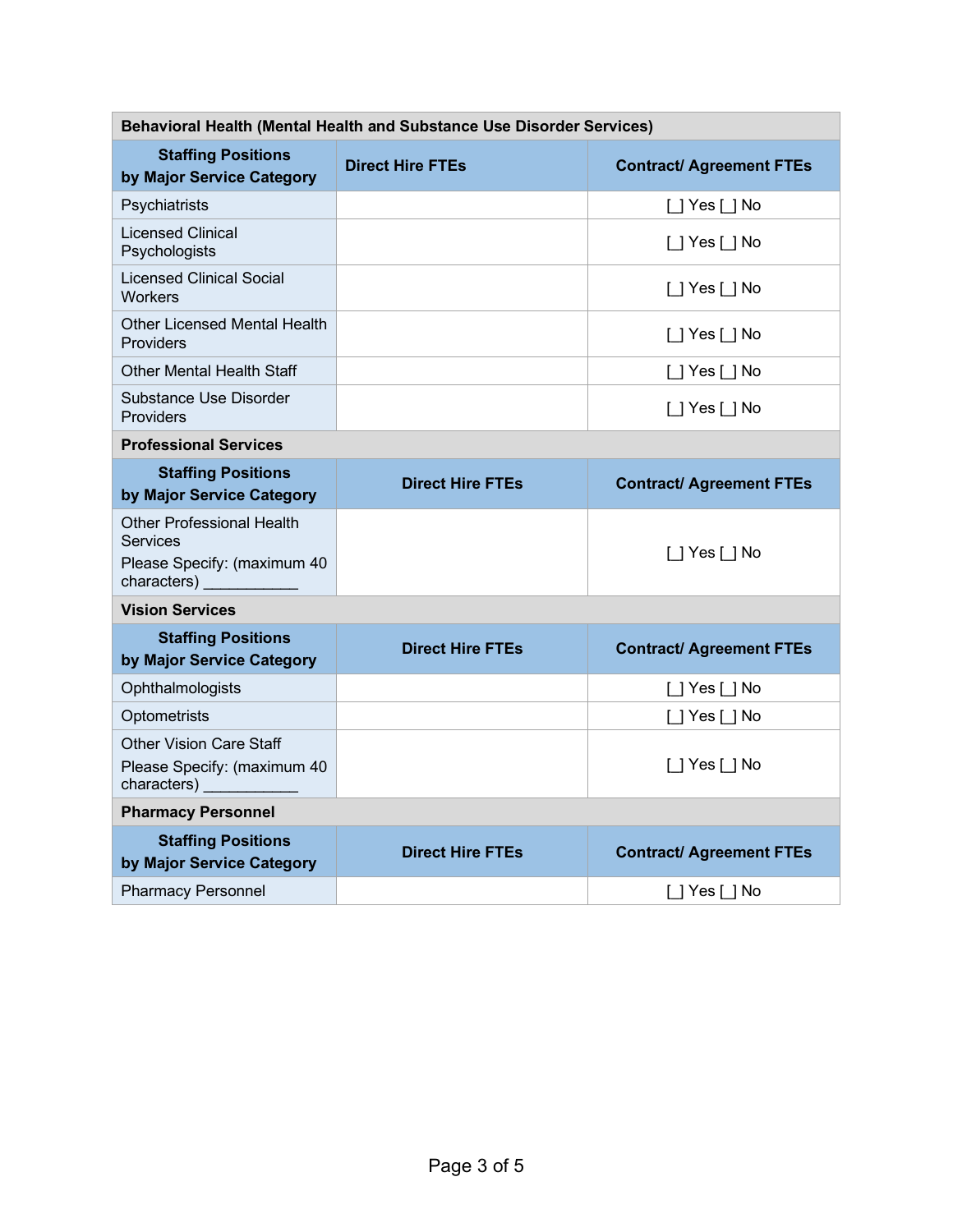| <b>Enabling Services</b>                                                                            |                             |                                 |  |  |
|-----------------------------------------------------------------------------------------------------|-----------------------------|---------------------------------|--|--|
| <b>Staffing Positions</b><br>by Major Service Category                                              | <b>Direct Hire FTEs</b>     | <b>Contract/ Agreement FTEs</b> |  |  |
| <b>Case Managers</b>                                                                                |                             | $\lceil$   Yes $\lceil$   No    |  |  |
| <b>Patient/Community Education</b><br><b>Specialists</b>                                            |                             | [ ] Yes [ ] No                  |  |  |
| <b>Outreach Workers</b>                                                                             |                             | [ ] Yes [ ] No                  |  |  |
| <b>Transportation Staff</b>                                                                         |                             | $\Box$ Yes $\Box$ No            |  |  |
| <b>Eligibility Assistance Workers</b>                                                               |                             | $\Box$ Yes $\Box$ No            |  |  |
| Interpretation Staff                                                                                |                             | $\Box$ Yes $\Box$ No            |  |  |
| <b>Community Health Workers</b>                                                                     |                             | $\Box$ Yes $\Box$ No            |  |  |
| <b>Other Enabling Services</b><br>Please Specify: (maximum 40                                       |                             | $\Box$ Yes $\Box$ No            |  |  |
| <b>Other Programs and Services</b>                                                                  |                             |                                 |  |  |
| <b>Staffing Positions</b><br>by Major Service Category                                              | <b>Direct Hire FTEs</b>     | <b>Contract/ Agreement FTEs</b> |  |  |
| <b>Quality Improvement Staff</b>                                                                    |                             | $\Box$ Yes $\Box$ No            |  |  |
| <b>Other Programs and Services</b><br>Please Specify: (maximum 40<br>characters) and the characters |                             | $\lceil$   Yes $\lceil$   No    |  |  |
| <b>Total FTEs</b>                                                                                   |                             |                                 |  |  |
| <b>Totals</b>                                                                                       | <b>Direct Hire FTEs</b>     | <b>Contract/ Agreement FTEs</b> |  |  |
| Totals                                                                                              | will auto-calculate in EHBs | N/A                             |  |  |

Public Burden Statement: Health centers (section 330 grant funded and Federally Qualified Health Center look-alikes) deliver comprehensive, high quality, cost-effective primary health care to patients regardless of their ability to pay. The Health Center Program application forms provide essential information to HRSA staff and objective review committee panels for application evaluation; funding recommendation and approval; designation; and monitoring. The OMB control number for this information collection is 0915-0285 and it is valid until 3/31/2023. This information collection is mandatory under the Health Center Program authorized by section 330 of the Public Health Service (PHS) Act [\(42 U.S.C. 254b\)](http://uscode.house.gov/view.xhtml?req=granuleid:USC-prelim-title42-section254b&num=0&edition=prelim). Public reporting burden for this collection of information is estimated to average 1 hour per response, including the time for reviewing instructions, searching existing data sources, and completing and reviewing the collection of information. Send comments regarding this burden estimate or any other aspect of this collection of information, including suggestions for reducing this burden, to HRSA Reports Clearance Officer, 5600 Fishers Lane, Room 14N136B, Rockville, Maryland, 20857 or paperwork@hrsa.gov.

## **Instructions**

Report personnel for the **first budget year** of the proposed project. Include only staff for sites included on Form 5B: Service Sites.

- The project director (PD)/chief executive officer (CEO) must be a direct employee of the health center.
- Allocate staff time in the Direct Hire FTEs column by function among the staff positions listed. An individual's full-time equivalent (FTE) should not be duplicated across positions.